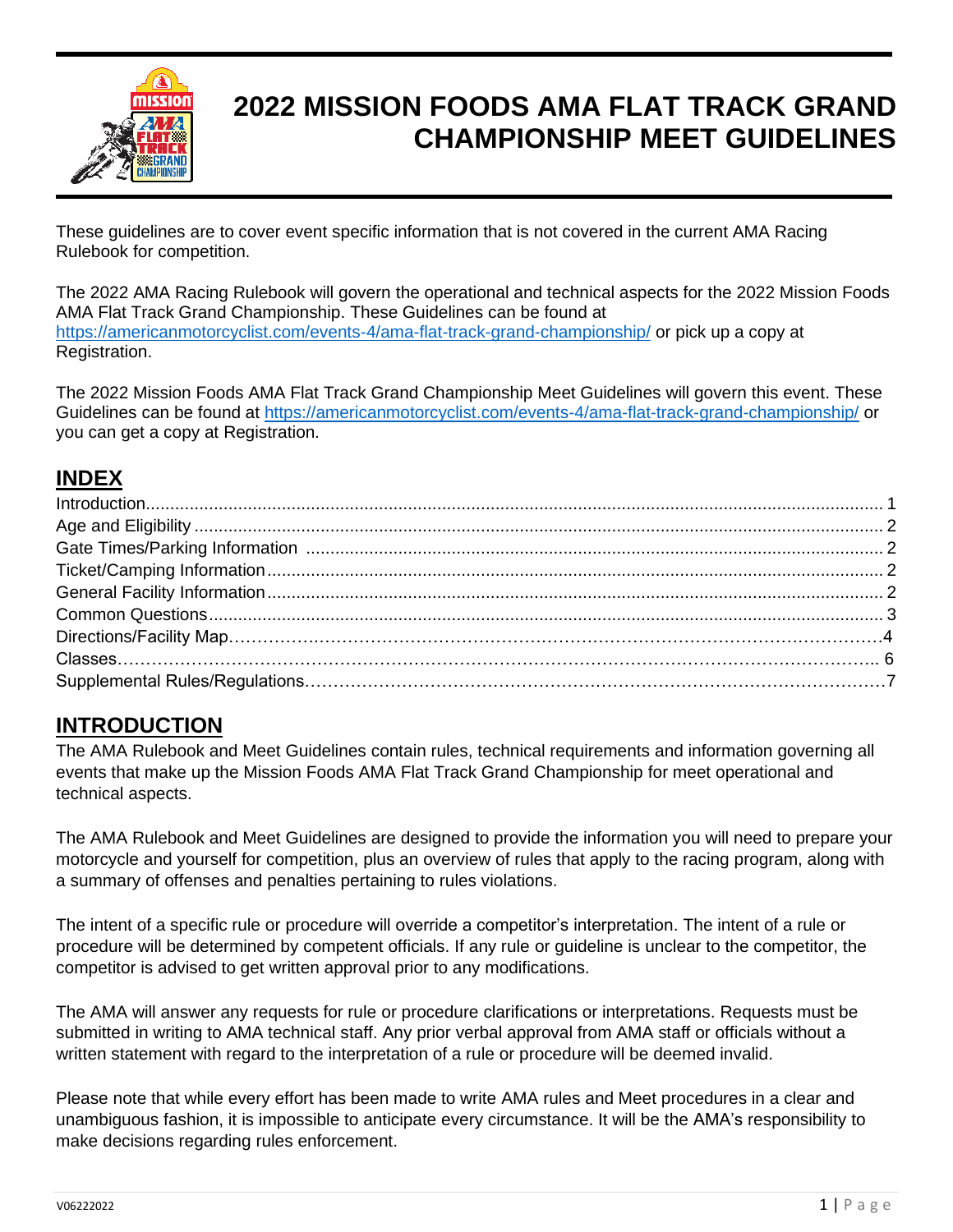## **AGE AND ELIGIBILITY**

- 1. A current AMA Membership is required for all riders. Memberships are \$49 per. Youth Memberships are available for \$29 a year (for ages 11 and younger) and Family Memberships are also available at a rate of \$98 for up to 5 members. For more information on these Memberships please contact the AMA offices at 1-800-AMA-Join. Memberships are available at Rider Registration or in advance online at **[www.americanmotorcyclist.com.](http://www.americanmotorcyclist.com/)**
- 2. No One-Event passes will be available for purchase at this event.
- **3. MINORS - (RIDERS UNDER 18 YEARS OF AGE)**
	- a. All Minors must complete an AMA Minor Release to be eligible to compete at the AMA Flat Track Grand Championship. AMA Minor Releases can be found here and submitted electronically: **[https://americanmotorcyclist.com/annual-release-forms/.](https://americanmotorcyclist.com/annual-release-forms/)**

### **GATE TIMES/PARKING INFORMATION**

- 1. Opening times on Wednesday, July 6, 2022:
	- 12 p.m. Bob Green Drive open for Competitors only (Rider Registration/Check-In at SIC Building); no entry into the facility prior to this time.
	- Gate 3 will be open 24 hours for camping (see below, Ticket/Camping Information).
	- Main Gate will be open 24 hours *unless closed for racing (see 2022 Racing Schedule for tentative race times)*.
- 2. Parking is available on the south end of the fairgrounds surrounding the SIC Building (see map later in this document).

### **TICKET/CAMPING INFORMATION**

- 1. **Tickets:** Racers and spectators at FTGC must purchase day or week gate admission passes, sold onsite only. Pass is required at all times. Day passes will be \$15 per person, and week passes will be \$75 per person.
- 2. **Pit Vehicle Passes:** Anyone with a pit vehicle will be required to purchase a pit vehicle pass. These will be sold on-site only for \$20/vehicle.
- 3. **Camping:** \$25/night with water and electric; see <https://www2.illinois.gov/sites/dsf/info/Pages/Camping.aspx> or call Du Quoin State Fairgrounds for more information.
- 4. **Facility Information:** Du Quoin State Fairgrounds, 655 Executive Drive, Du Quoin, IL 62832 (618) 542-1515; [https://www2.illinois.gov/sites/dsf/Pages/default.aspx.](https://www2.illinois.gov/sites/dsf/Pages/default.aspx)

### **GENERAL EVENT AND FACILITY INFORMATION**

- 1. Racing engines shall not be run after 10 p.m. or before 6:30 a.m.
- 2. Pit vehicles may only be operated by persons holding a valid state operator's license.
- 3. Facility speed limit: 5 mph.
- 4. Posting of signs is prohibited. This does not apply to personal, or team sponsorship banners hung within the person's or team's paddock space.
- 5. Please be respectful of the space needs of yourself and others so that we do not run out of parking space.
- 6. Packages shipped to the track should be shipped UPS/FedEx with name and cell number to 655 Executive Drive, Du Quoin, IL 62832. Packages can be picked up in the Main Office, located in the grandstands next to the Mile.
- 7. Please secure your trailer / equipment and other valuables. Do not leave your paddock area without securing your belongings. AMA and Du Quoin State Fairgrounds are not responsible for theft or damages.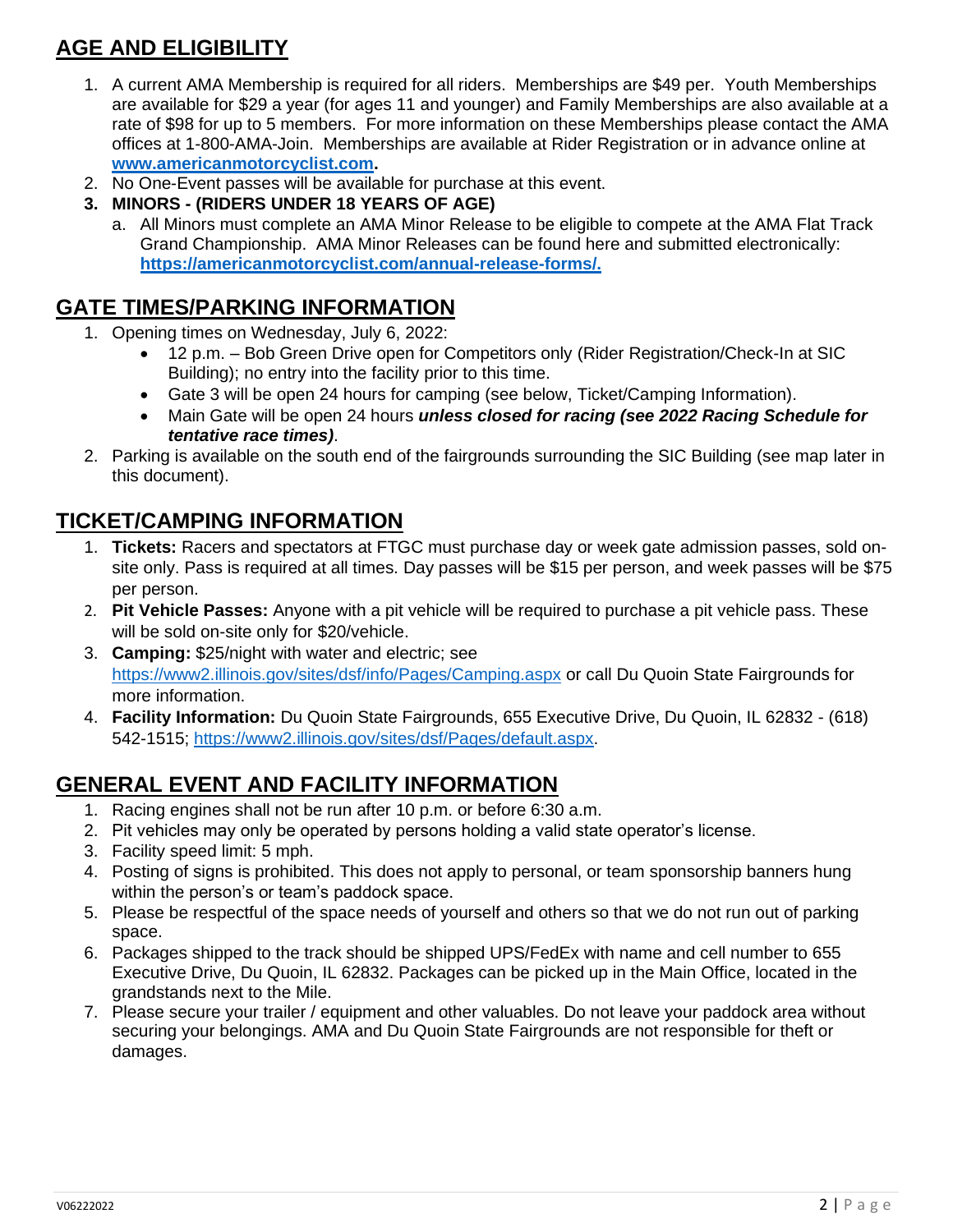#### **Answers to some of the common questions asked by our members:**

#### **Q: What happens if it rains?**

A: Typically, events will continue even if it's raining or threatening rain. In certain instances, races may be delayed, however it is very rare that an entire event is canceled due to inclement weather.

#### **Q: What phone number do I call if I need emergency assistance?**

A: For Du Quoin State Fairgrounds Security, please call (618) 521-2935. In an emergency, please dial 9- 1-1.

#### **Q: Do I need to always keep my pit pass on me?**

A: Yes, you do. To gain entry to all the areas your pass grants you access to, please always keep your wristband pit pass with you. This is done to protect the investment of fans and ensure proper access. **If you leave and fail to have your wristband on upon re-entering, you WILL BE REQUIRED to purchase a new pass at this time. No exceptions.**

#### **Q: Can I bring my pet to the races?**

A: Yes, as long as they are on a leash. Pets are not allowed in the facility buildings or grandstands unless it is a service dog.

#### **Q: Can I bring my bicycle?**

A: Bicycles are allowed. Personal golf carts and off-road vehicles are also allowed but require the purchase of a pit vehicle pass, available at the gate upon entry.

#### **Q: How do I get a golf cart for the weekend?**

A: Golf carts are available by calling Little Egypt Golf Cars at (618) 548-2366.

#### **Q: Where is the lost and found?**

A: The lost and found is located at the Main Office, located in the grandstands next to the Mile Track.

#### **Q: Are there shower houses at the fairgrounds?**

A: There are shower houses located in the camping area, as well as near the Mile Track.

#### **Q: Will there be food options at the fairgrounds?**

A: Yes, there will be two food vendors available during the week. They will be located next to the race track for that day and will be open during racing activity.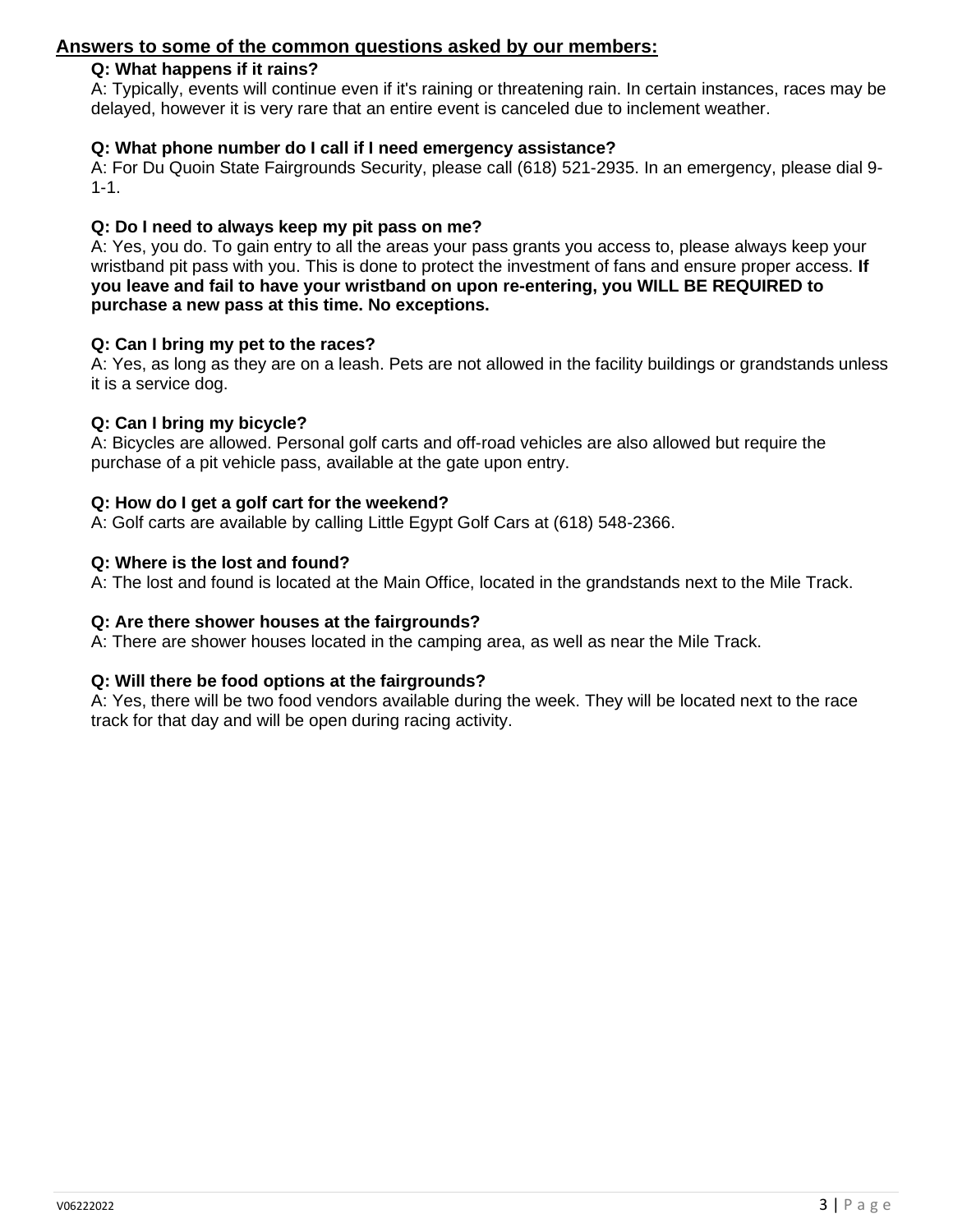### **DIRECTIONS/FACILITY MAP**



- From St. Louis -- I-64 east to Route 51 exit. Follow Route 51 south to Du Quoin.
- From Paducah -- I-24 west to I-57 to Benton exit. From Benton take Route 14 west to Du Quoin.
- From Chicago -- I-57 south to Benton exit. From Benton take Route 14 west to Du Quoin.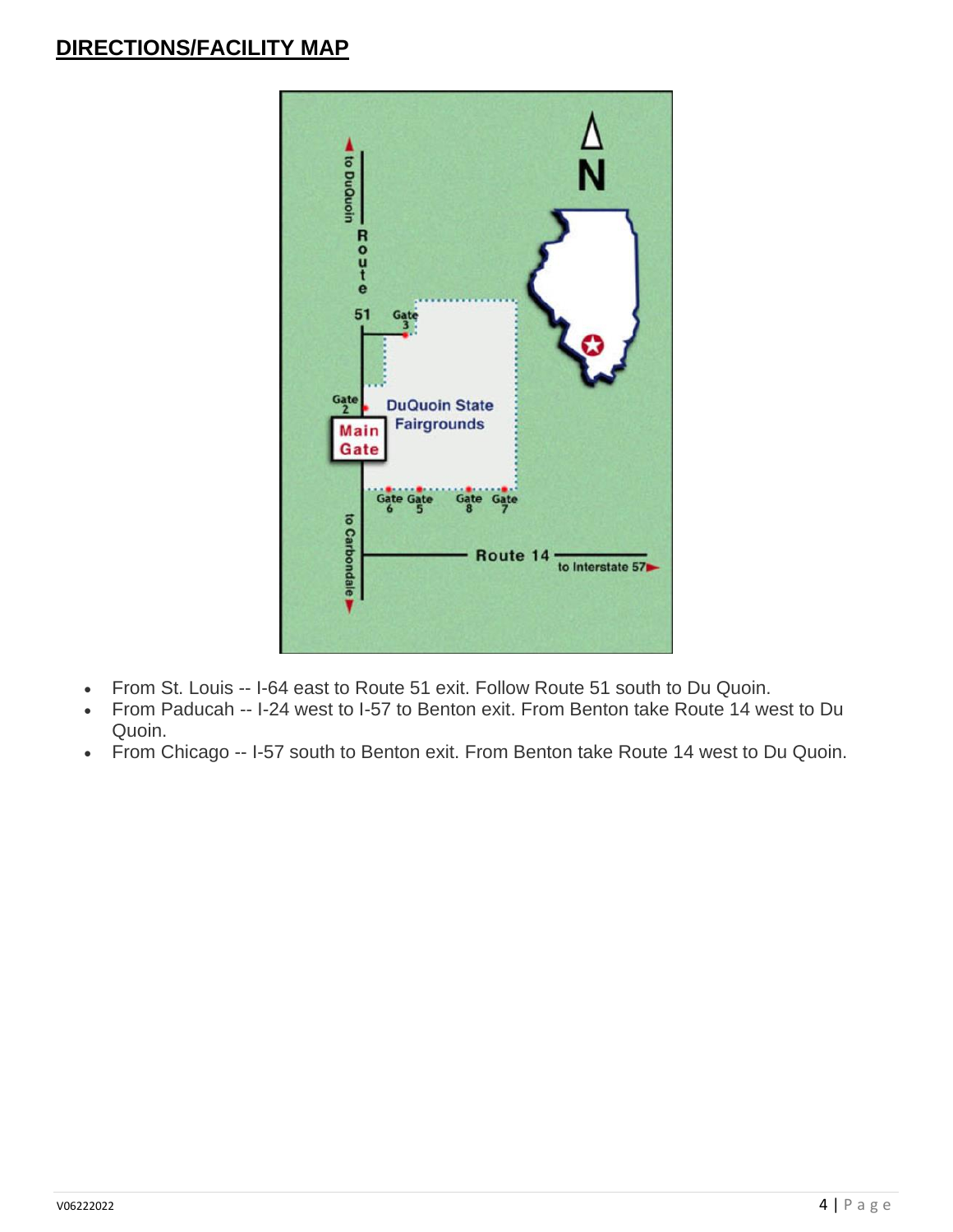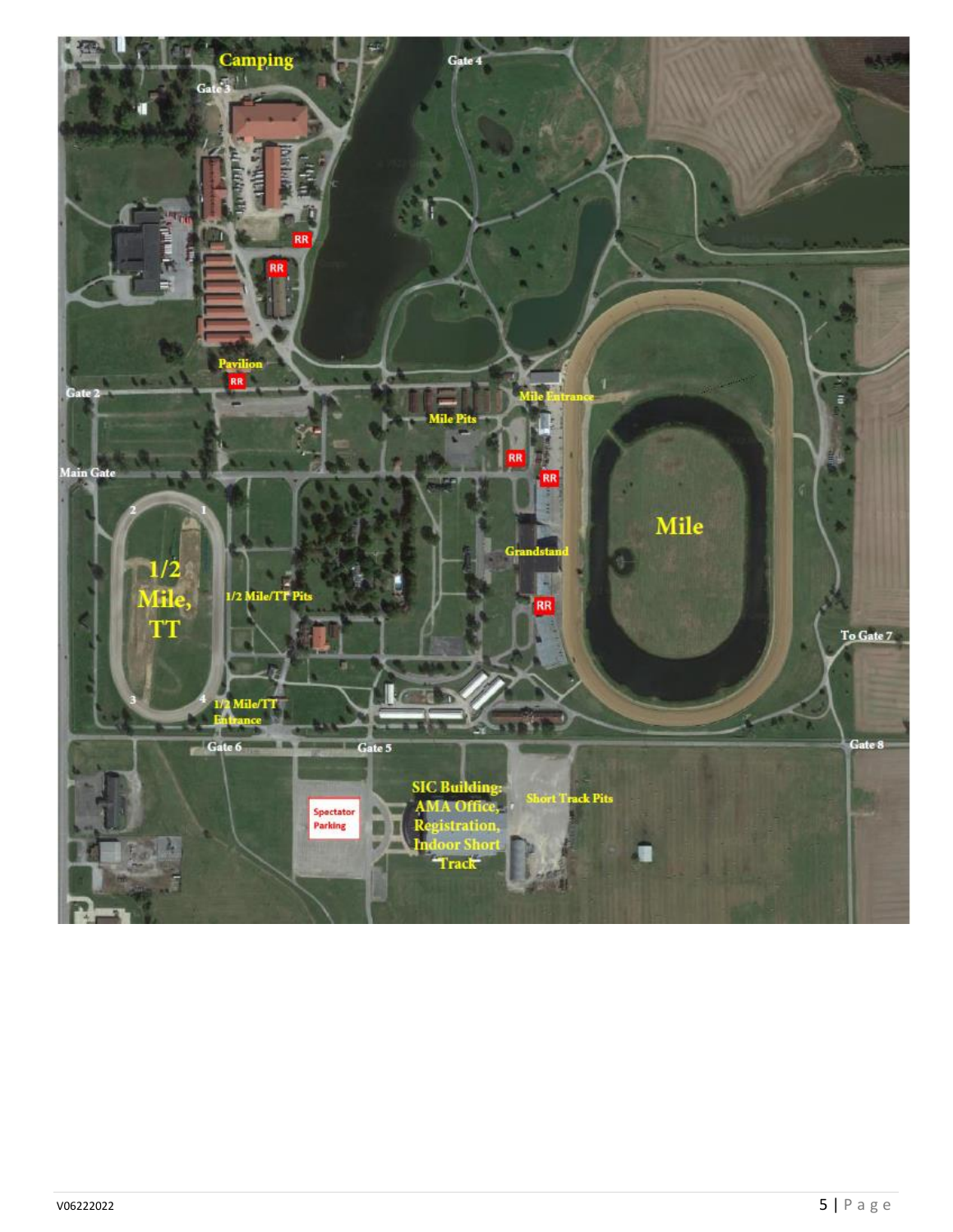### **CLASSES**

#### **Group 1 Classes: Youth/Vet Group 2 Classes: Amateur**

50cc Production Chain Drive Jr. (4-6) Women 86cc and Up (12+) 50cc Production Chain Drive Sr. (7-8) 250cc Production 50cc Production PW Shaft Drive (4-8) 250cc Modified 50cc Production Chain Drive Shifter (4-8) 250cc – Open Singles (12+) 65cc Production (7-11) 450cc A Production 65cc Modified (7-11) 450cc A Modified 85cc Modified (9-11) 450cc B Production 85cc Production (9-13) 450cc B Modified 85cc Modified (9-13) **SECC Modified (9-13)** CDER Heavyweight 85cc Modified Supermini (12-15) Veteran (25+) Senior (40+) Super Senior (50+) Masters (60+)

### **AMA Vintage Flat Track National Championship Series Classes**

V1. 1920's Vintage Class A (Brakeless) V2. 1940's Vintage 750cc (Brakeless) V3. 1960's Vintage 250cc (Brakeless) V4. 1960's Vintage 750cc (Brakeless) V5. 1970's Vintage 250cc V6. 1970's Vintage 360cc V7. 1970's Vintage 750cc V8. 1980's Vintage 250cc V9. 1980's Vintage 500cc V10. 1980's Vintage 750cc V11. 1990's Vintage 505cc V12. 1990's Vintage 1000cc V13. Hot Rod Vintage Singles V14. Hot Rod Vintage Multis V15. 50+ Vintage Open V16. 60+ Vintage Open

#### **The event schedule is as follows:**

- Thursday, July 7 Group 2 TT
- Friday, July 8 Group 1 TT
- Saturday, July 9 Group 2/Vets/Vintage Mile
- Sunday, July 10 Group 1/Vintage Half Mile
- Monday, July 11 Group 2 Half Mile
- Tuesday, July 12 Group 1 & 2 Short Track
- Wednesday, July 13 Group 1 (Youth classes only) Short Track

*\*This schedule is subject to change*